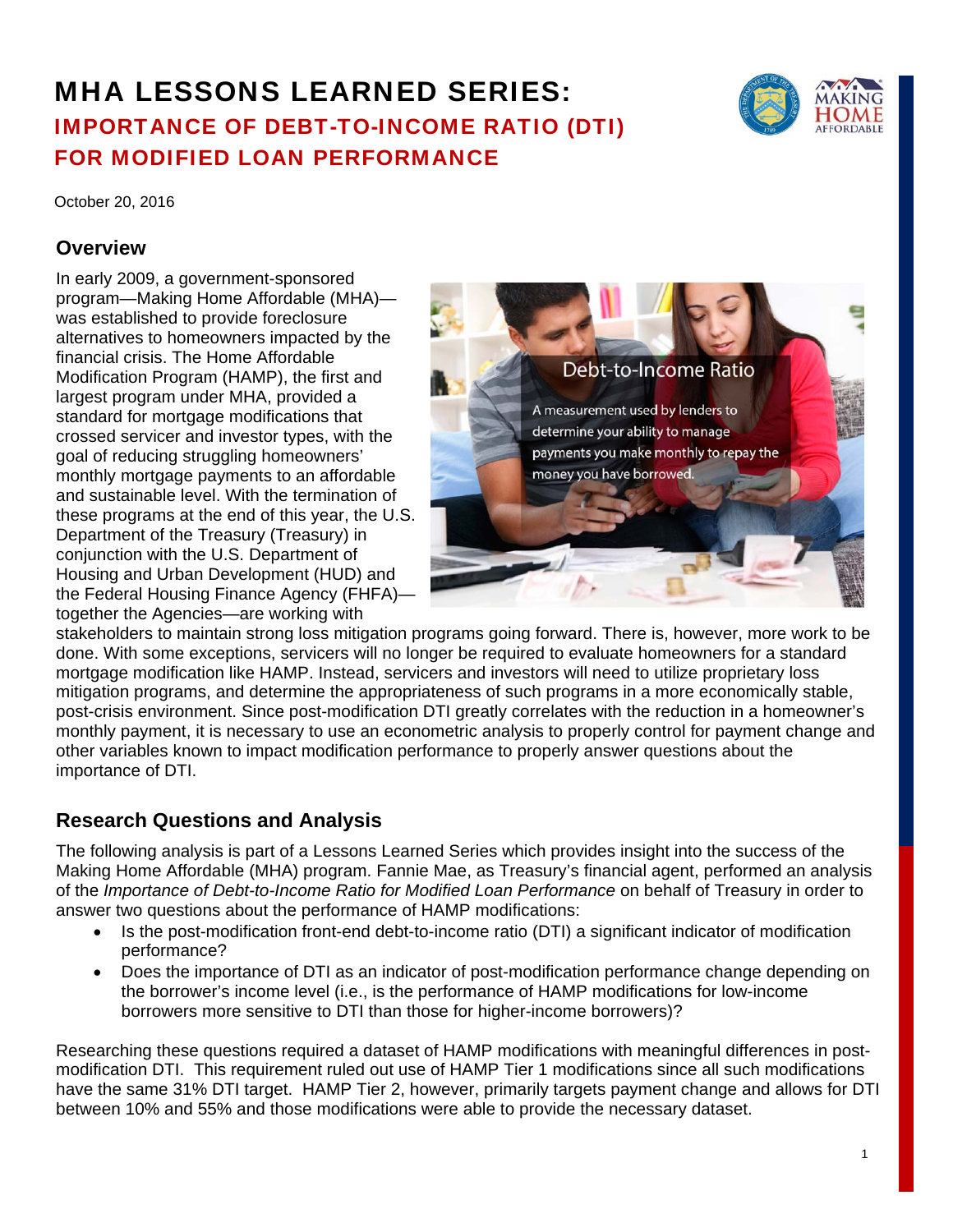

Fannie Mae used a method of statistical analysis, called logistic regression, to control for the effects from other variables before measuring the relationship between DTI and modification redefault. Fannie Mae started with a baseline model of redefault at 6 and 24 months using 16 control variables for measuring risk of the borrower and local housing market. If DTI is a predictive indicator of redefault, we would expect that adding it to the regression would improve the accuracy of the model predictions (i.e., "model fit"). However, the addition of DTI to the regression failed to improve the model fit. Fannie Mae performed an additional test to determine if DTI had significance specifically for the subset of borrowers below the median income. This "DTI plus income" test also failed.

### INTERPRETATION

This analysis found that within HAMP Tier 2, the post-modification front-end DTI does not have a statistically significant impact on modification redefault. In other words, the measured effect was so small that it fell within the margin of error.

The limited context of this analysis is important to understand.

First, out of necessity, our analysis was limited to HAMP Tier 2 modifications. MHA program rules require that HAMP Tier 2 is only offered to borrowers who do not qualify for, or have already failed a HAMP Tier 1 trial or permanent modification. The possibility also remains that borrowers determined to be eligible for HAMP Tier 2 may be particularly insensitive to DTI.

Secondly, within the HAMP dataset, DTI data is limited to front-end DTI. One might hypothesize that backend DTI, which includes all of a borrower's monthly debt burden, would be a better predictor of modification redefault, but reliable measures of back-end DTI were not available to us. This outcome may provide an opportunity for further analysis using data from other, non-HAMP loan modification programs.

## **Conclusion**

As noted in "Guiding Principles for the Future of Loss Mitigation", sustainability and affordability are key points of convergence for successful mortgage modification solutions. Payment reduction—whether fixed plan versus flexible step-up plan—is a necessary component to achieve the best possible outcome for struggling homeowners. It is readily apparent that singular variables do not reliably predict redefault performance in this analysis.

Because none of the added variables improved the model fit relative to our baseline model, we can conclude that neither DTI nor income level—taken alone or together—are statistically significant factors in predicting the redefault performance of Tier 2 HAMP modifications.

Even if the results had been significant, they still would have been viewed as weak. We illustrate this below using the modeled 6-month redefault rate. If we were to use the estimated DTI coefficients to illustrate the effect of altering DTI on a single hypothetical median loan, the redefault probabilities fluctuate by less than 1%.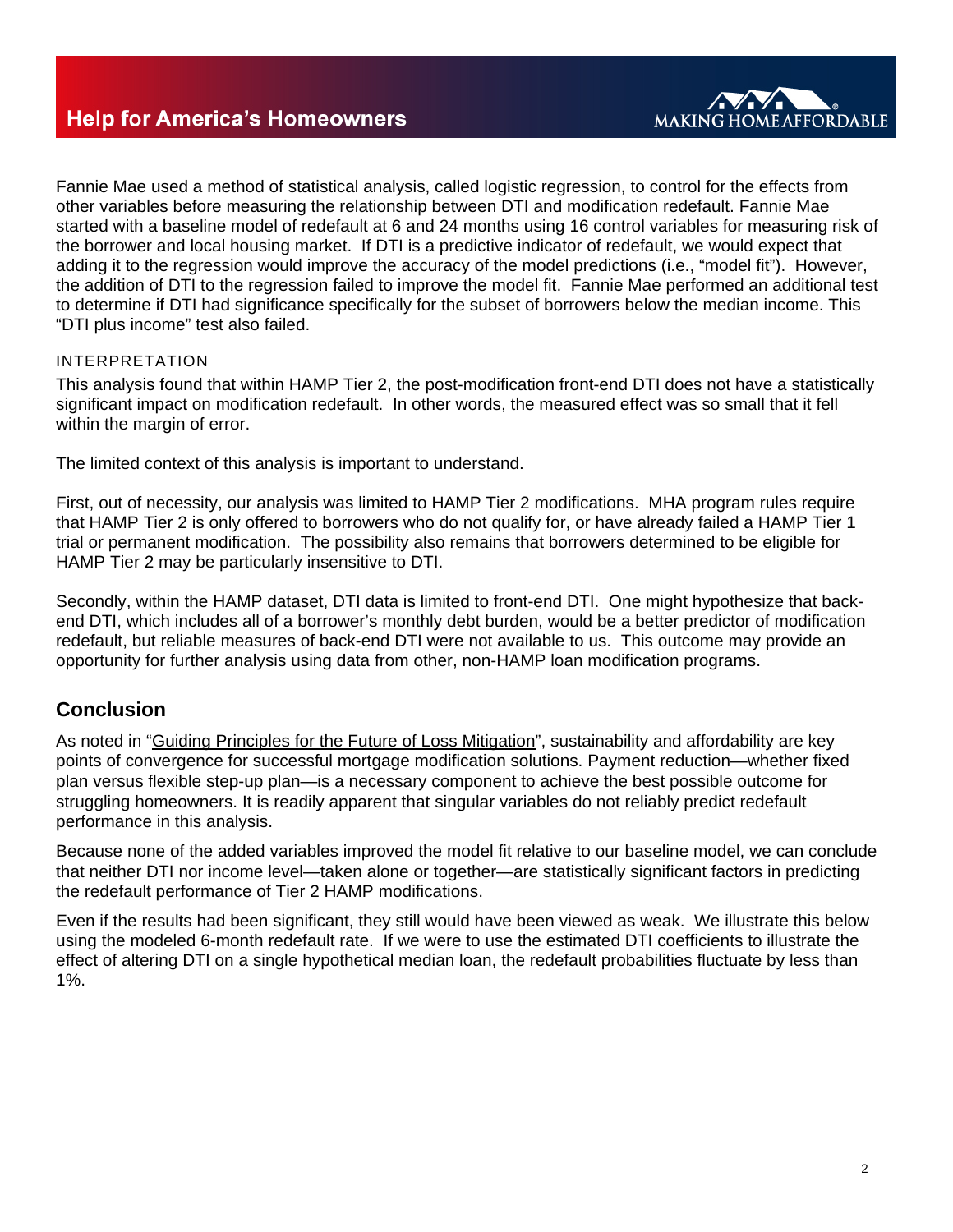

## **APPENDIX: Modeling Approach**

## LOAN POPULATION

Tier 1 HAMP modifications target a 31% DTI as part of the modification structure. With no meaningful variation in DTI, traditional Tier 1 HAMP modifications are not suitable for answering these questions. By contrast, Tier 2 HAMP modifications focus primarily on payment reduction and allow for the resulting DTI to fall between 10% and 55%. As a result, we limited our analysis to Tier 2 HAMP modifications.

#### MODEL ESTIMATION

When a HAMP modification becomes 90 days delinquent, it is considered to have lost *good standing*, an event also referred to as *redefault*. After a loss of good standing, investor, servicer and borrower incentives stop, and loan performance is no longer reported into IR/2, the program's official system of record.

We began by fitting a logistic regression model to predict redefault using a familiar set of control variables from previous research in the HAMP vs. non-HAMP Performance Study<sup>1</sup> and The Effects of Principal Reduction on HAMP Early Redefault Rates<sup>2</sup>. We used control variables for

- Post-modification LTV
- Investor Category (Private Label Security, Held on Portfolio)
- P&I Payment Change (% of original payment)
- Loan Delinquency at time of trial
- Credit Score
- Origination LTV
- Months since origination
- Principal Forgiveness
- Property Occupancy Status (Owner, Tenant, Vacant)
- Unit Count (1-4)
- Capitalized UPB
- Months Spent in Trial
- 12 Month HPI Change
- State (12 states)
- Servicer (9 servicers)
- Modification Effective Date (by quarter)

#### NULL HYPOTHESIS: DTI

 $\overline{a}$ 

Our null-DTI hypothesis is that post-modification front-end DTI is not a significant factor in the performance of a modified loan. Controlling for other risk factors, modified loans with lower DTIs will not have a lower probability of redefault.

To test our null-DTI hypothesis, we constructed an alternate model ("A-Model") building upon the baseline by adding a set of 4 categorical indicators of DTI ranges between 10% and 55%. We compared the models using a likelihood ratio test for relative goodness of fit. The alternate "A-Model" fails the test with a relative p-value of 0.2883, offering little reason to reject the null-DTI hypothesis.

<sup>1</sup> Scott, Walter L. "Treatment Effects of Subprime Mortgage Modifications Under the Home Affordable Modification Program." Mar. 2015. https://www.treasury.gov/initiatives/financial-stability/TARP-Programs/housing/mha/Pages/Surveys.aspx  $2$  Making Home Affordable, "The Effects of Principal Reduction on HAMP Early Redefault Rates." Jul. 2012. https://www.hmpadmin.com/portal/programs/docs/hamp\_servicer/MHAPRAReasearch.pdf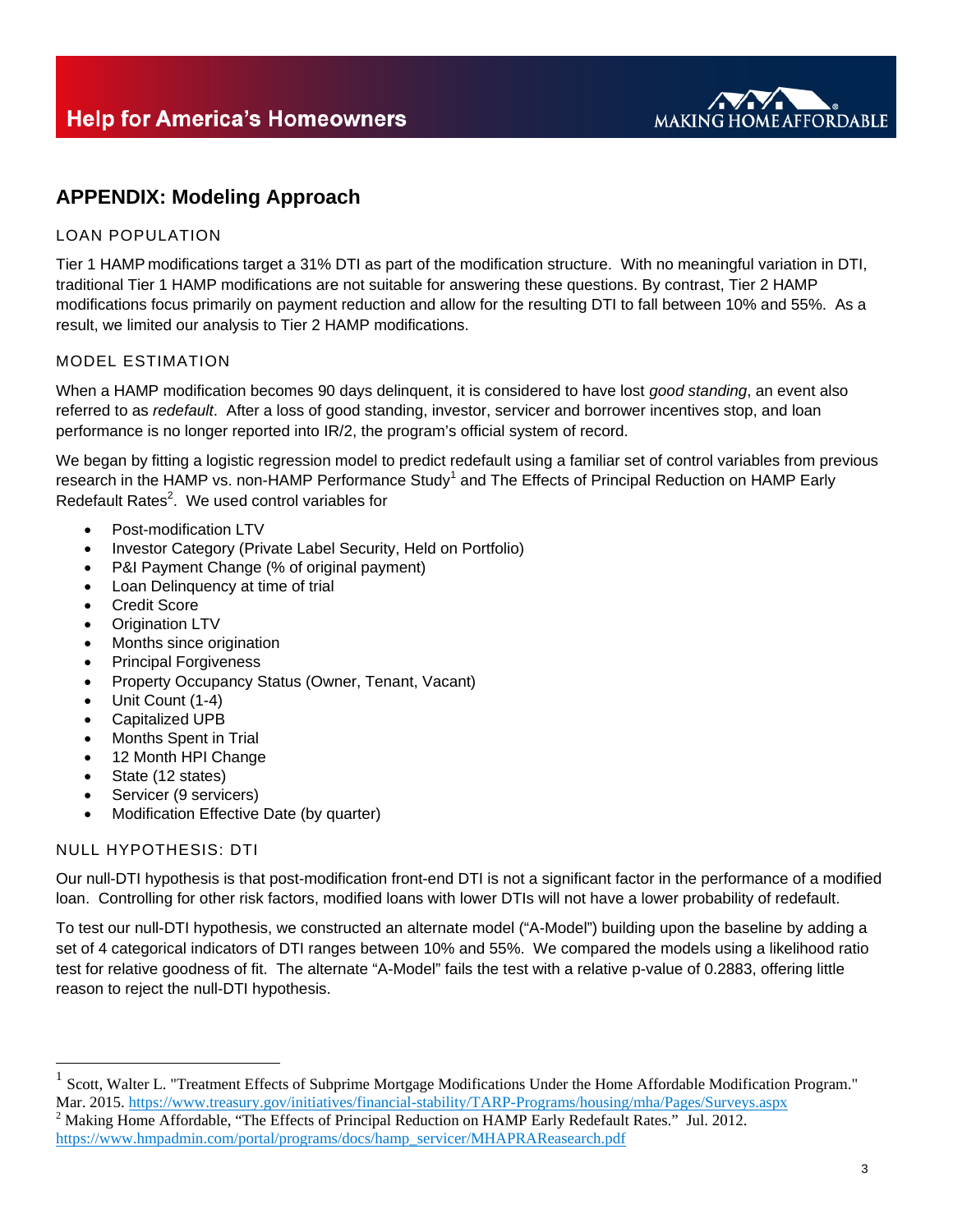

| Analysis Of Maximum Likelihood Parameter Estimates |           |          |                 |                          |                                      |                    |
|----------------------------------------------------|-----------|----------|-----------------|--------------------------|--------------------------------------|--------------------|
| <b>Parameter</b>                                   | Value     | DF       | <b>Estimate</b> | <b>Standard</b><br>Error | <b>Wald</b><br>Chi-<br><b>Square</b> | Pr<br><b>ChiSq</b> |
| LN_AFT_MDFC_FRNT_RTO_PCT                           | c[10,20)  |          | $-0.0708$       | 0.0523                   | 1.83                                 | 0.1757             |
| LN AFT MDFC FRNT RTO PCT                           | d [20,30) |          | $-0.0238$       | 0.0522                   | 0.21                                 | 0.6487             |
| LN AFT MDFC FRNT RTO PCT                           | e [30,40) |          | 0.0075          | 0.0593                   | 0.02                                 | 0.899              |
| LN AFT MDFC FRNT RTO PCT                           | [40, 55]  | $\Omega$ | 0               | 0                        |                                      |                    |

**Table 1: Regression coefficients for DTI ("A-Model").** 

**Table 2: Log likelihood ratio test against baseline model** 

| <b>BASELINE</b> |    | A-Model        |    |        |
|-----------------|----|----------------|----|--------|
| Log Likelihood  | DE | Log Likelihood | DF | Рr     |
| -20122.9682     |    | -20121.0871    | 74 | 0.2883 |

#### NULL HYPOTHESIS: INCOME

Our second null hypothesis is that lower-income borrowers are as sensitive to the impact of DTI on post-modification performance as higher-income borrowers.

To test the null-income hypothesis we created a dummy variable to identify modifications to borrowers with gross monthly income below \$3,333—the median for our population of HAMP Tier 2 modifications. We then created our "B-Model" of redefault by adding the lower income flag to our baseline redefault model. We then added DTI as a separate variable, and also connected it with the low income flag ("C-Model"). In order to reject the null-income hypothesis, Cmodel would have to provide a better fit than our baseline and both models A and B.

C-Model fails all of these tests with p-values above the customary threshold of 5%. Indeed, none of the model variants represent an improvement in fit over the baseline or any of the simpler model specifications. These results do not support rejection of the null-income hypothesis.

**Table 3: Relative log likelihood ratio tests against nested model** 

| <b>Test Pair</b> |                | <b>DF</b><br>diff | $2 *   LL2 - LL1  $ | Pr     |
|------------------|----------------|-------------------|---------------------|--------|
| <b>BASELINE</b>  | A-Model        | 3                 | 3.7622              | 0.2883 |
| <b>BASELINE</b>  | <b>B-Model</b> |                   | 0.0282              | 0.8666 |
| A-Model          | C-Model        | 4                 | 2.1964              | 0.6997 |
| <b>B-Model</b>   | C-Model        | 6                 | 5.9304              | 0.4310 |
| <b>BASELINE</b>  | C-Model        |                   | 5.9586              | 0.5446 |

**Table 4: Comparison of model predictions using rejected control variables for DTI and income.** 

| <b>HAMP Tier 2 Redefault Probability at Month 6</b> |      |  |  |  |
|-----------------------------------------------------|------|--|--|--|
| Modeled without DTI or Income Group                 |      |  |  |  |
| <b>Baseline</b>                                     | 8.4% |  |  |  |